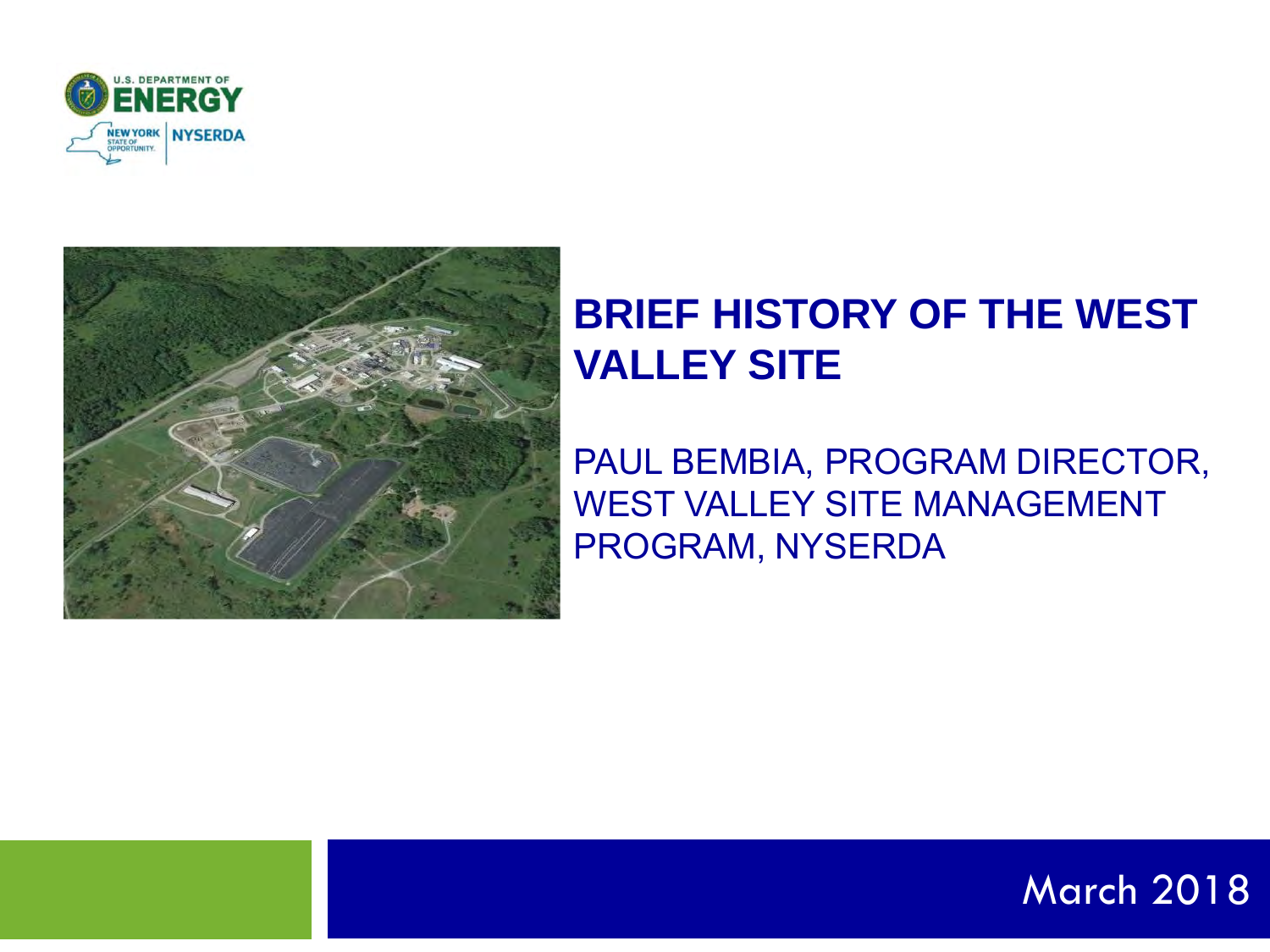# **The Western New York Nuclear Service Center**

**NYSERDA holds title to the entire Western New York Nuclear Service Center on behalf of the State of New York.**

**The Center is:** 

- ~3,330 acres in northern Cattaraugus County.
- 15 acres in southern Erie County.

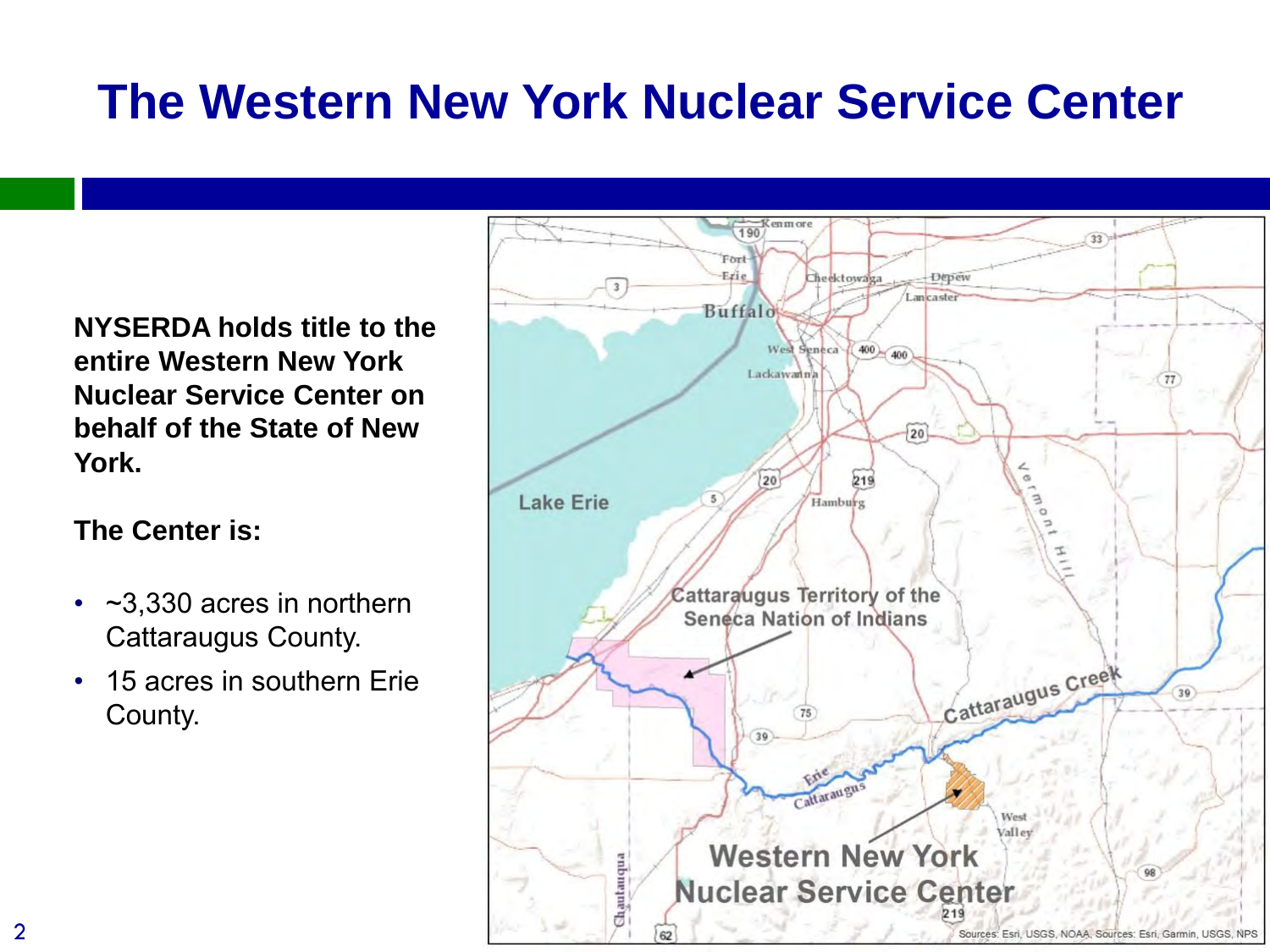# **Western New York Nuclear Service Center**

### **The West Valley facility was a nuclear fuel reprocessing plant.**

Reprocessing - Spent nuclear fuel removed from nuclear reactors was chopped, dissolved and chemically processed to recover uranium and plutonium from the nuclear fuel.

The recovered uranium and plutonium (the products of the plant) were sent to other facilities to be reused.





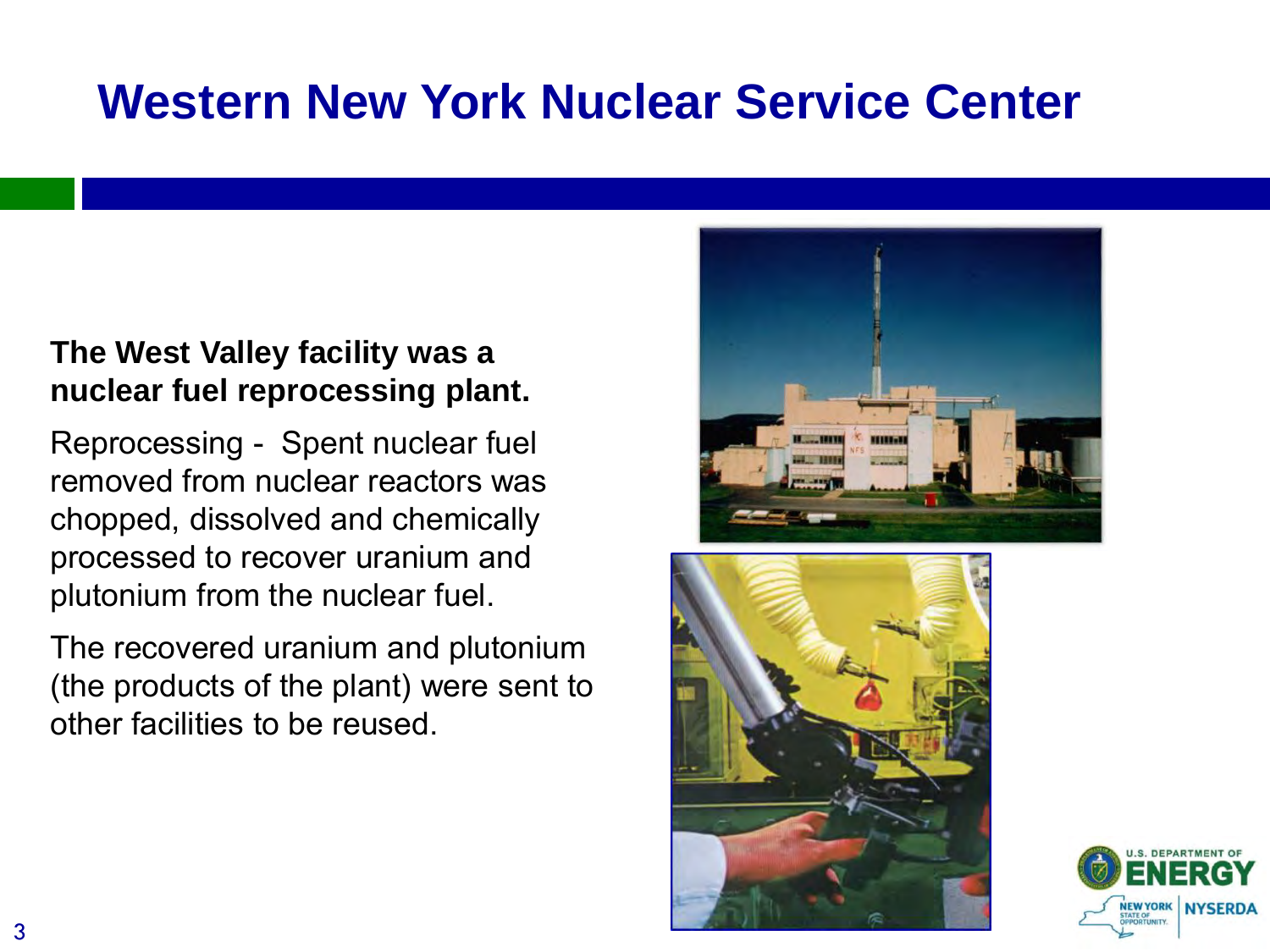## **Western New York Nuclear Service Center**

**In 1956, the Atomic Energy Commission created a program to encourage private industry to develop spent nuclear fuel reprocessing plants.** 

### **Through this program, the AEC:**

- Made classified technology on reprocessing available to private industry;
- Invited private industry to design, construct, and operate spent fuel reprocessing plants; and
- Provided a baseload of spent fuel to keep the reprocessing plant operating until additional nuclear power plants were constructed.
- New York State became interested in the AEC reprocessing program to promote industrial development within the state, and acquired the property in the Town of Ashford in 1961 for the construction of the reprocessing plant.



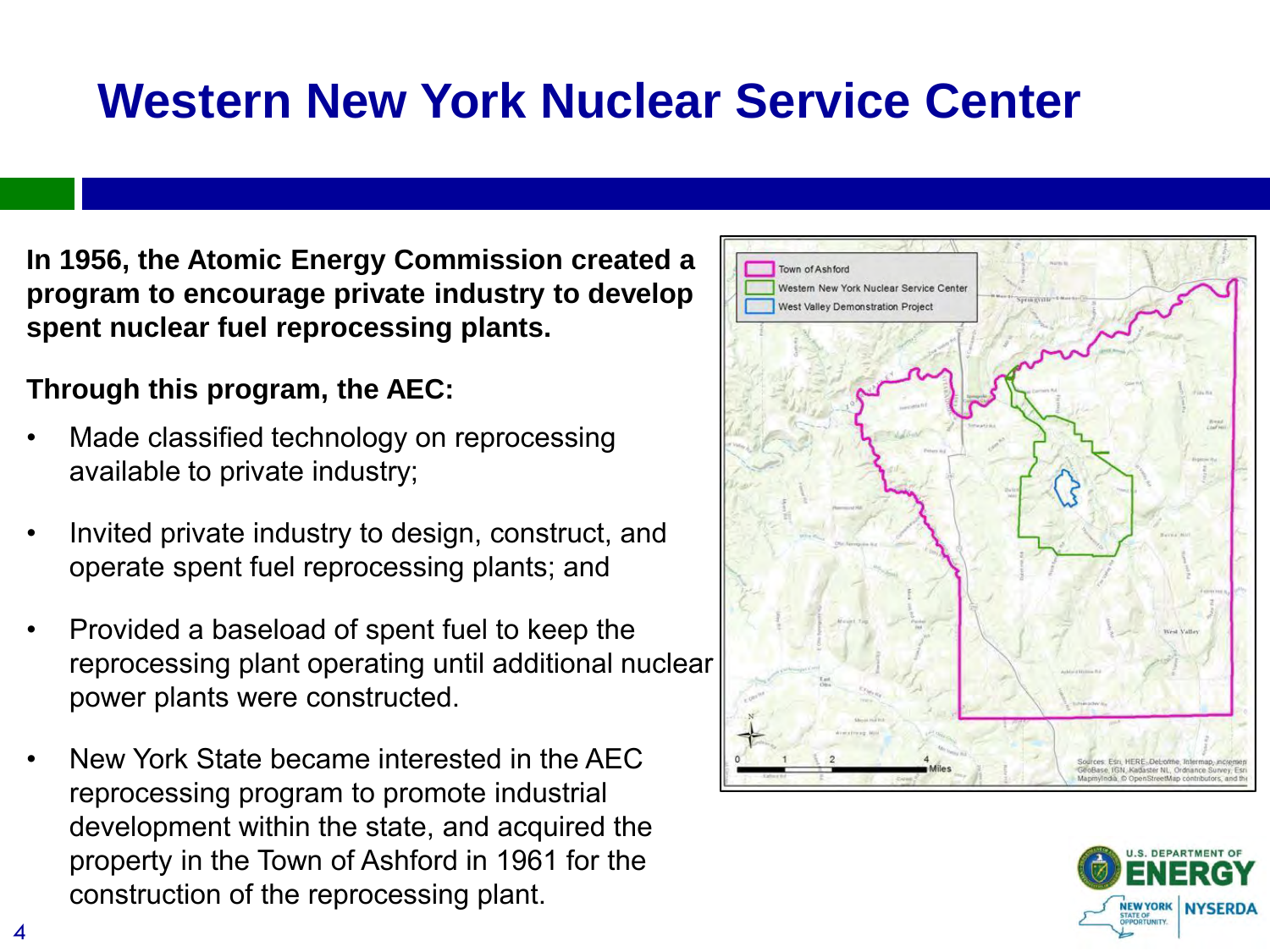# **Western New York Nuclear Service Center**



Nuclear Fuel Services Inc. (NFS), a private company, was selected to design, build and operate the reprocessing plant.

640 metric tons of spent nuclear fuel were reprocessed at West Valley between 1966 and 1972.

2.8 million cubic feet of radioactive waste were also disposed at the site in two disposal areas.

- 1963-1981 During NFS operations
- 1982-1986 During the WVDP

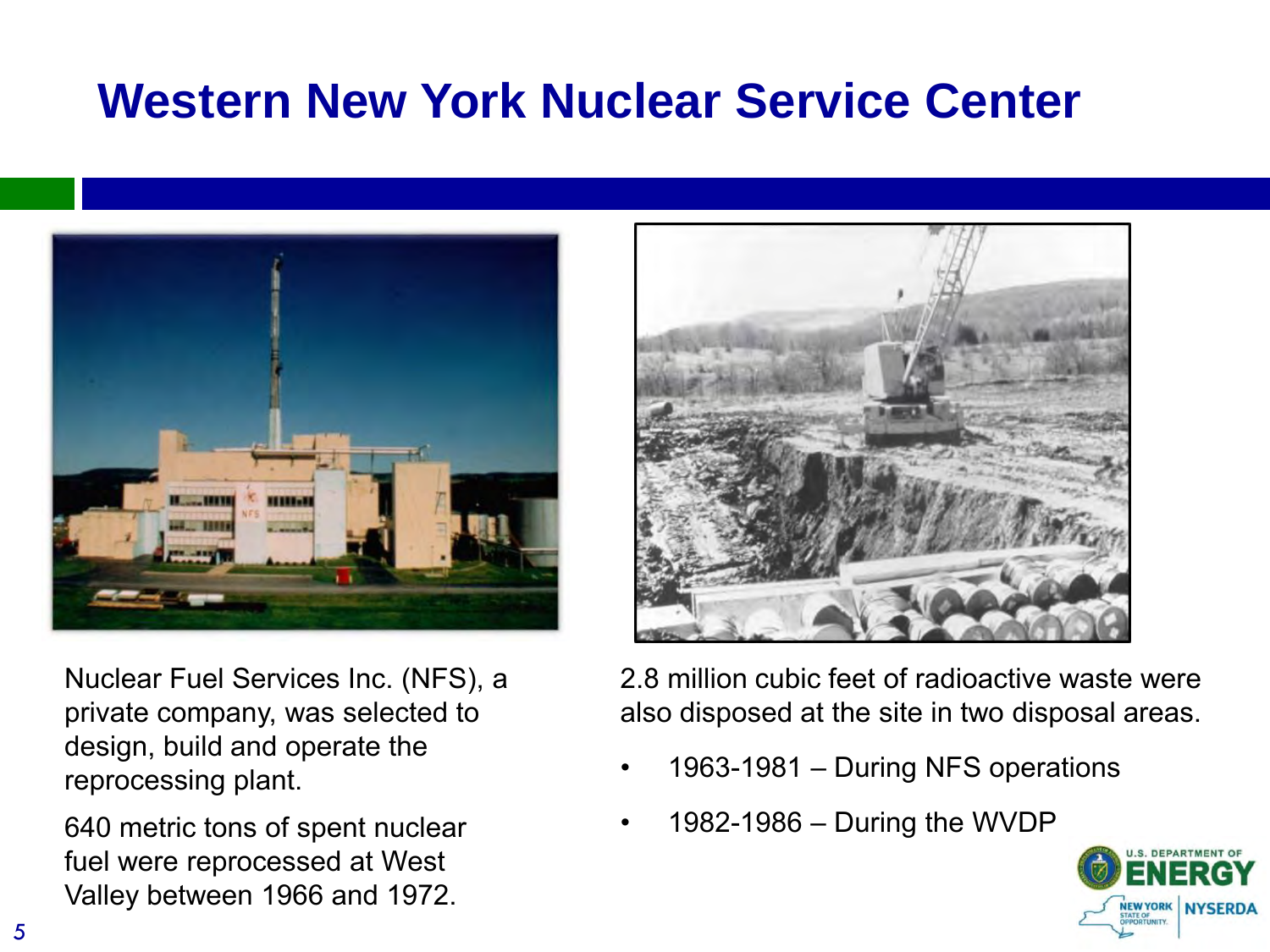## **NFS Halted Reprocessing for Upgrades in 1972**

- After operating the plant for six years, NFS halted reprocessing in 1972 to make improvements to the plant.
- Modifications were expected to cost \$15 million.
- **New Nuclear Regulatory** Commission (NRC) regulations were being developed for waste management and seismic protection.
- NFS estimated that meeting the new NRC regulations would cost \$600 million.



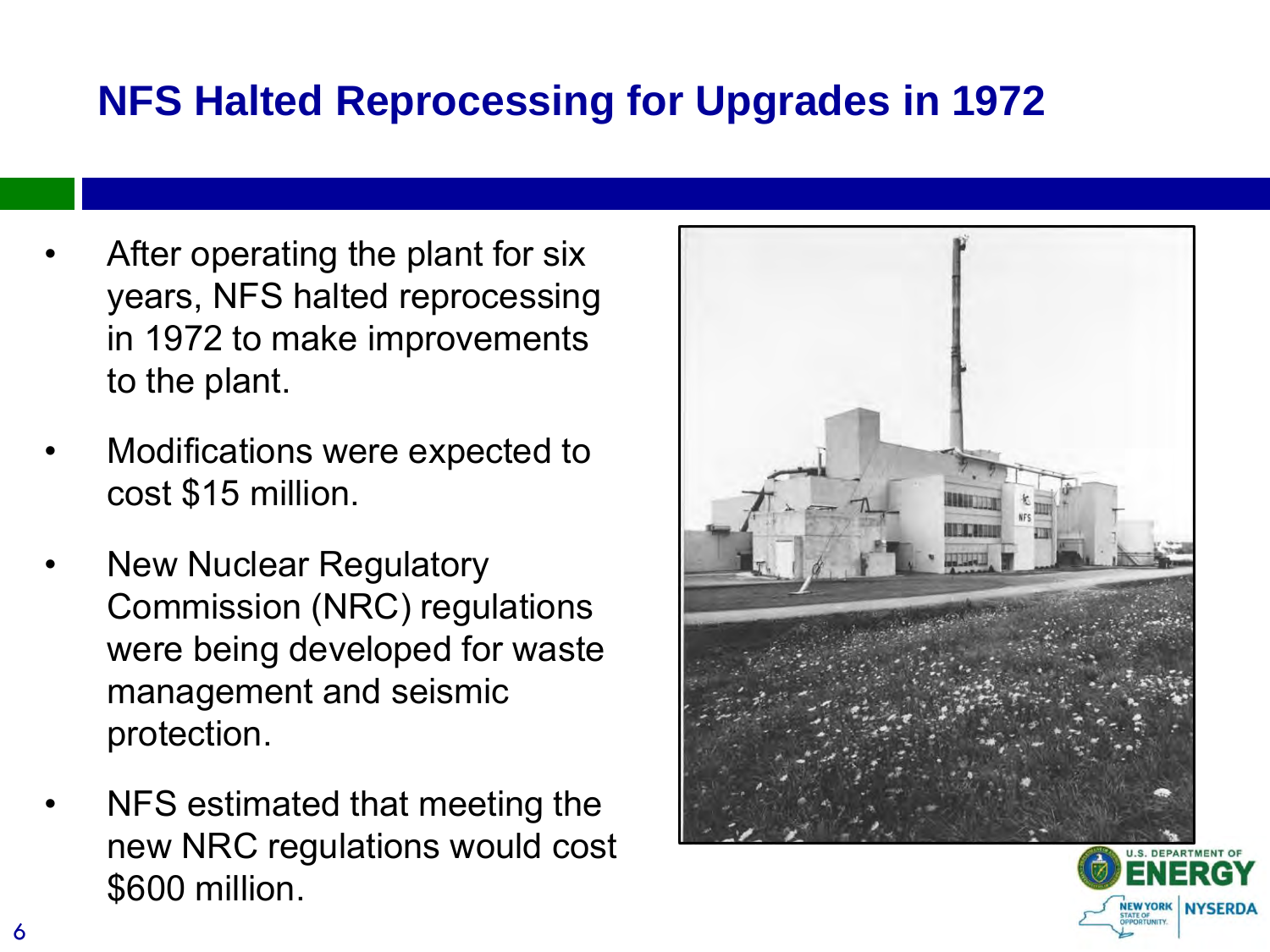# **WVDP Act is Passed in 1980**

- In 1976, NFS informed NYSERDA that it would not resume reprocessing and would transfer the facility to NYSERDA when the lease expired in 1980.
- Congress held hearings and directed the Department of Energy to study options for the future of the Center.
- Congress passed the West Valley Demonstration Project Act in 1980, establishing the HLW solidification demonstration project led by the Department of Energy in cooperation with NYSERDA
- DOE took possession of 167 acres of the Center in 1982.



#### President Carter signs the WVDP Act in 1980Tuesday, March

#### Transfer of N.F.S. Facility to be Made at Midnight this Thursday

At West **Nuclear Ft** The Department car Fuel Se fuel reprocessing control of the reprocessing control of the Valley, N.Y., follow Co. will be as accom<br>st mid-Stanley Lundine (I r nugat at mun<br>25, 1982. A press<br>lacility tour for the state of New Yo the site, and Nuclear

**DOE** Take

and still has poss

DOE was ready to start work at the site last October. Some 600,000<br>gallons of liquid, high-level radioac-<br>tive wastes are sitting in tanks, the

result of commercial nuclear fuel<br>reprocessing done between 1966 and<br>1972 at the plant located 30 miles

cleanup at West Valley. But the New York State Energy<br>Research and Development<br>Authority and NFS-a subsidiary of Getty Oil Co.-were unable to agree<br>on how the turnover should come<br>about. NYSERDA wanted NFS to turn the site directly over to DOE.<br>NFS preferred relinquishing the site to the state, then having the state to the state, then having line state<br>
tann it over to Uncle Sam.<br>
Liability for spent fuel still at<br>
West Valley troubled NFS. The<br>
vest Valley troubled NFS. The<br>
fuel for four utilities: Com-<br>
fuel for four utilities: Com

heast of Buffalo. NFS decided in 1976 to get out of reprocessing. A

and Electric, General Public<br>Utilities and Wisconsin Electric<br>Power, Some 140 metric tons of ent fuel remain at the site, still ti-

thed to the utilities (although until<br>recently, they argued they didn't

(Continued on back page)

The U.S. Department of Ener-<br>
gy and its operating contractor,<br>
were notified late last week that<br>
New York State and Nuclear Fuel<br>
Services were prepared to effect<br>
transfer of the . West Valley Demonstration Project premise<br>and facilities to the U.S. Depar ment of Energy for the purpose of<br>the West Valley Demonstration **Project Act.** 

battle that has delayed the take<br>over by the Federal Department<br>of Roergy and work leading to the<br>eventual demonstration project pick up 90% of the total cost and<br>after the project is completed<br>the land and buildings will eventual demonstration project<br>to clean up the high level nuclear and the first

tar wa

no such rec

West Valley to a fed

**West Valley Pact Starts Cleanup Energy Dept. Takes Site Immediately** 



**NEW YORK NYSERDA** 

STATE OF OPPORTUNITY.

7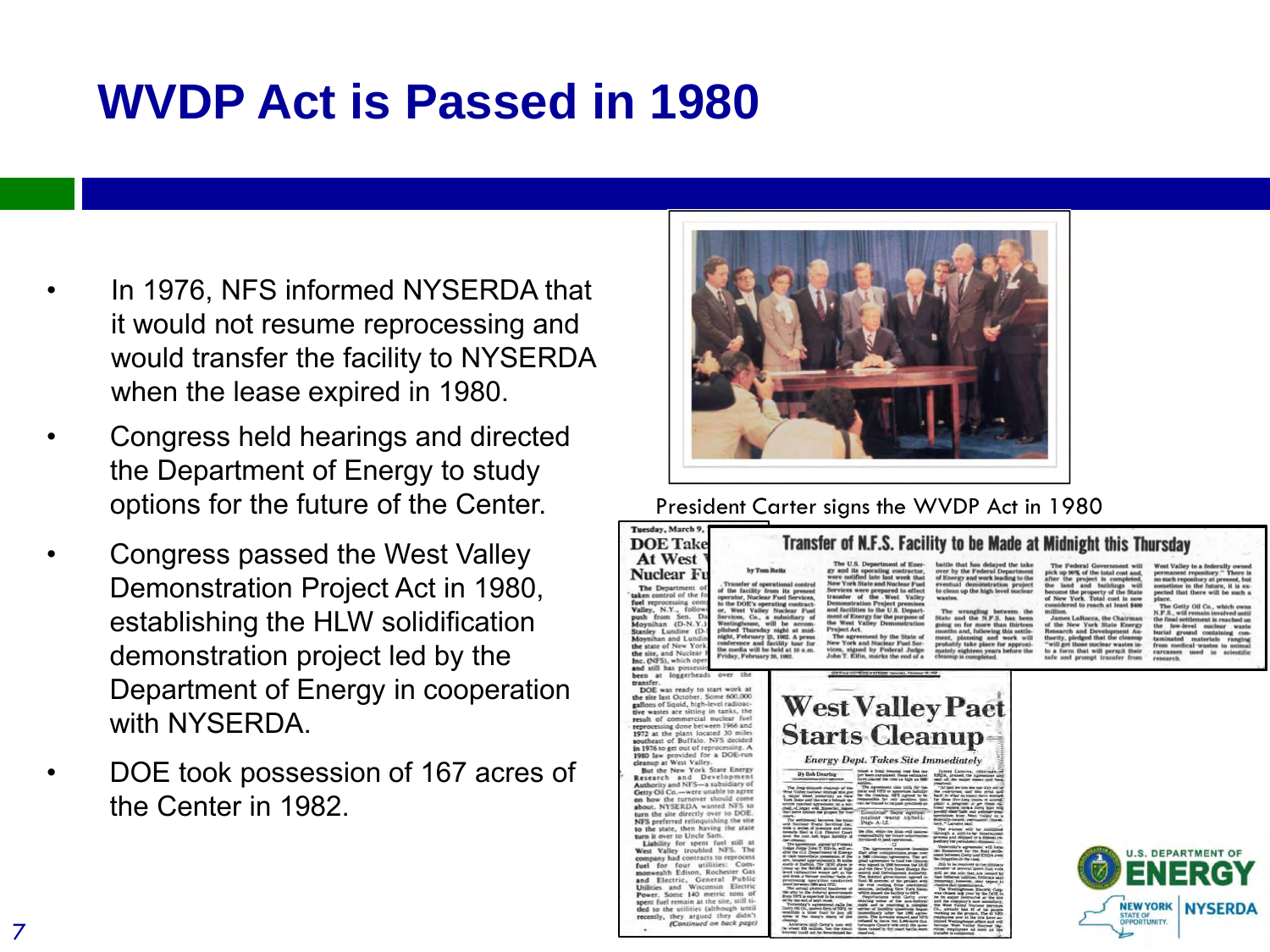# **West Valley Demonstration Project Act**

#### **WVDP Act Requires DOE to:**

- Solidify, in a form suitable for transportation and disposal, the highlevel radioactive waste at the WNYNSC
- Develop containers suitable for the high-level radioactive waste's permanent disposal
- As soon as feasible, transport the solidified waste to a Federal repository for permanent disposal
- Dispose of low-level radioactive waste and transuranic waste produced by the solidification of the high-level radioactive waste
- Decontaminate and decommission:
	- ⁻ the tanks and other facilities used at the WNYNSC in which the high-level radioactive waste was stored
	- ⁻ the facilities used in the waste's solidification, and
	- any material and hardware used in connection with the West Valley Demonstration Project,

in accordance with such requirements as the Nuclear Regulatory Commission may prescribe.

*Completed*

*Completed*

*Pending the development of a federal repository*

*In progress (LLW), no disposal path (transuranic waste)*

*In progress* 



8